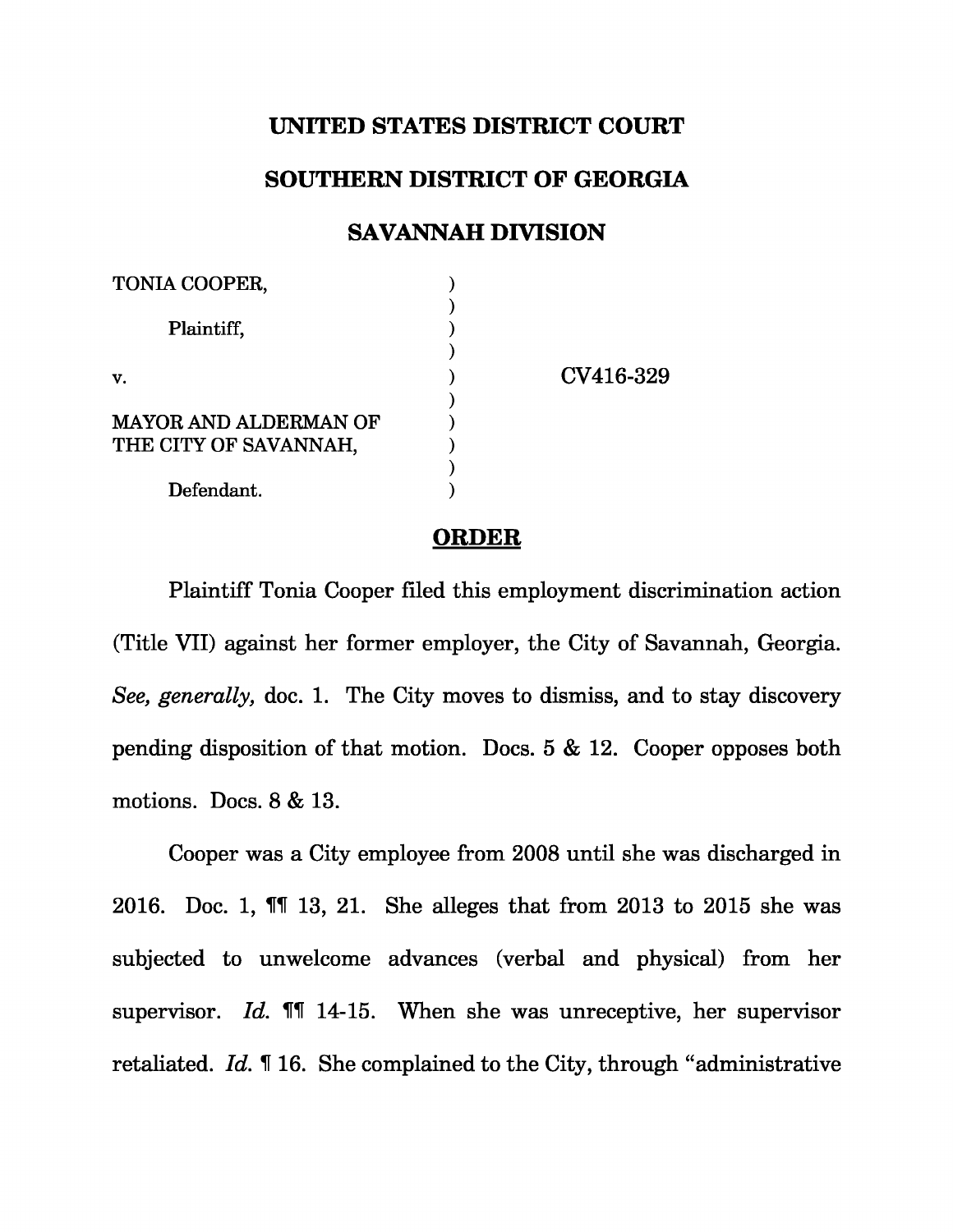review" and reports to Human Resources. *Id.* ¶ 18. The City discharged her, she alleges, in retaliation for pursuing her complaints. *Id.* ¶ 25. After exhausting the remedies available to her from the United States Equal Employment Opportunity Commission (EEOC), she filed this action for damages. *Id.* ¶¶ 6, 23-26, Exh. A.

To evaluate stays of discovery pending a ruling on a dispositive motion, "a court must take a 'preliminary peek' . . . to assess the likelihood that the motion will be granted." *Taylor v. Jackson*, 2017 WL 71654 at \* 1 n. 2 (S.D. Ga. Jan. 6, 2017) (quoting *Sams v. GA West Gate, LLC* , 2016 WL 3339764 at \* 6 (S.D. Ga. June 10, 2016)); *see S. Motors Chevrolet, Inc. v. Gen. Motors, LLC* , 2014 WL 5644089 at \* 1 (S.D. Ga. Nov. 4, 2014). The Court will do so here.

The City moves to dismiss Cooper's Title VII claim<sup>1</sup> as time-barred. *See* doc. 5-1 at 3-7. Title VII suits must be brought within 90 days after the EEOC notifies the complainant that its investigation has concluded, by issuing a "right-to-sue" letter. *See* 42 U.S.C. § 2000e-5(f)(1). Cooper alleges that she complied with that requirement, and she has attached a

In addition to her Title VII claim, Cooper sues for intentional infliction of emotional distress, and seeks punitive damages. Doc. 1, ¶¶ 27-28, 33-35. In her response to the City's motion to dismiss, she "concedes that [she] cannot go forward" on those claims. Doc. 8 at 3. Although she has not withdrawn them, the Court's evaluation of the motion to stay is limited to her Title VII claim.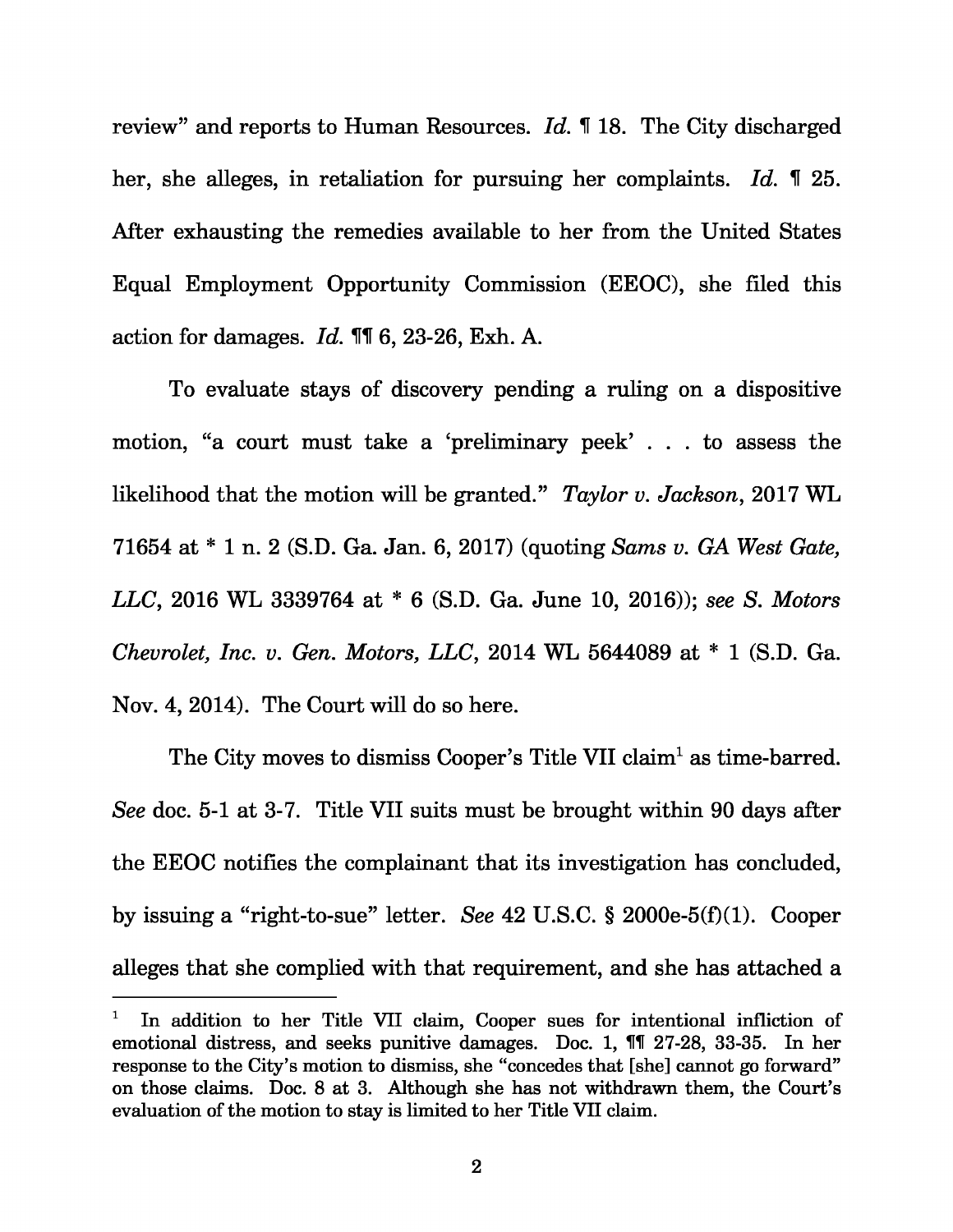right-to-sue letter. Doc. 1, ¶ 6, Ex. A. The City concedes that, based on the mailing date of that letter, her Complaint would be timely. *See* doc. 5-1 at 2 (noting letter indicates mailing date "within ninety days of the filing of this suit"). But it argues that the Complaint nevertheless is untimely because Cooper filed an earlier EEOC charge and received an earlier letter. *Id.* at 2-3. Cooper counters that the second letter reflects the EEOC's "reconsideration," making *its* date dispositive of her claim's timeliness. Doc. 8 at 2-3.

Cooper also raises a related issue: She contends that the City's motion is properly construed as a motion for summary judgment. Doc. 8 at 2. The City argues that the introduction of the documents supporting its timeliness argument does not necessarily alter the character of its motion because they "are central to [Cooper's] case . . . [,] their authenticity is undisputed, and they are matters of public record." Doc. 5-1 at 5. Cooper responds that, whether the City's documents convert the motion or not, she must introduce her own evidence to effectively respond, which she does by affidavit and attached exhibits. Doc. 8 at 2; doc. 8-1 (Cooper's affidavit and exhibits). The City's reply introduces still more evidence, in the form of a single page, apparently selected from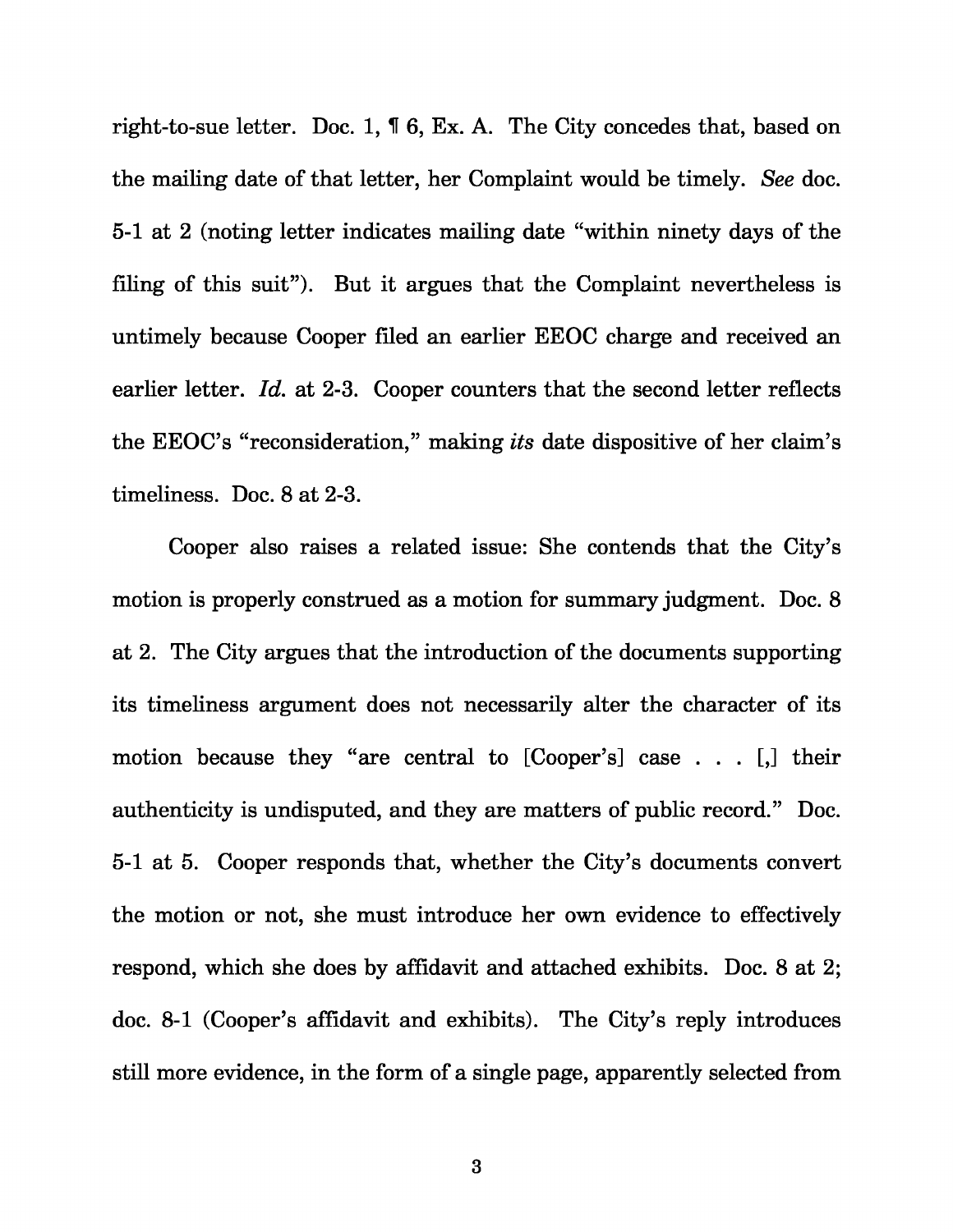a multi-page document. *See* doc. 11-1. Given the extent to which the parties' dispute implicates evidence outside Cooper's pleading, it is likely that the City's motion will be converted into one seeking summary judgment. *See* Fed. R. Civ. P. 12(d).

To that end, Cooper renews her insistence that she should have "'an adequate opportunity for discovery.'" *See* doc. 13 at 2 (quoting *Shew v* . *Horvath*, 2016 WL 6650734 at \* 2 (M.D. Fla. Nov. 10, 2016). Discovery, however, is not *always* required before summary judgment. The availability of Rule 56(f) relief "shows that a court may grant summary judgment without the parties having conducted discovery if the opponent has not sought" such relief. *Reflectone, Inc. v. Farrand Optical Co.* , 862 F.2d 841, 843 (11th Cir. 1989). Even assuming conversion of the City's motion, her "vague assertions that additional discovery will produce needed, but unspecified, facts," are insufficient to justify further discovery per Rule 56(f). *Id.* In fact, Cooper's response attaches the documents she contends support her construction of the EEOC's letters. *See* doc. 8 at 3; doc. 8-1 (Cooper's affidavit and supporting exhibits).

Given that Cooper has pointed to no gap in the facts which discovery could fill, the characterization of the City's motion does not

4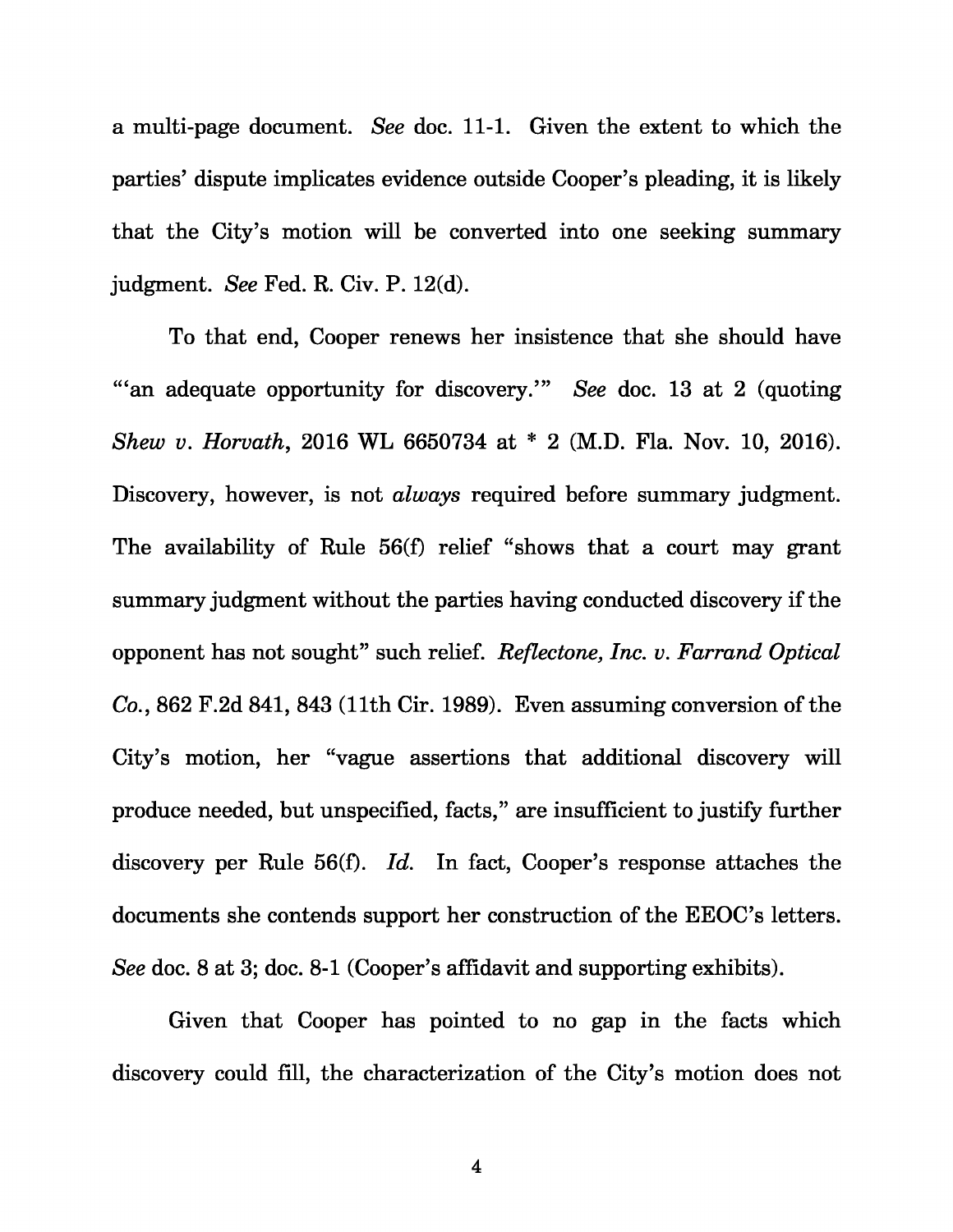affect the Court's determination whether to stay discovery. Conversion, if it occurs, will provide Cooper with notice and an additional opportunity to seek relief under Rule 54(f). *See Griffith v. Wainright*, 772 F.2d 822, 825 (11th Cir. 1985) (10-day notice requirement for summary judgment to be strictly enforced).

In the meantime, the City has raised a plausible argument that Cooper's Title VII claim is time-barred. *See* doc. 11 at 2-3. It also argues that, at best, only her retaliatory dismissal claim is timely, so the rest must be dismissed. *See id.* at 5. Those arguments, whether construed as a motion to dismiss or for summary judgment, have some heft and may well resolve this case entirely if not considerably narrow its scope. *See*  doc. 11 at 5. If the case, or any portion of it, is summarily resolved before discovery, both parties will avoid unnecessary expenses. *See Chudasama v. Mazda Motor Corp.* , 123 F.3d 1353, 1368 (11th Cir. 1997) ("If the district court dismisses a nonmeritorious claim before discovery has begun, unnecessary costs to the litigants and to the court system can be avoided. . . . [Thus,] any legally unsupported claim that would unduly enlarge the scope of discovery should be eliminated before the discovery